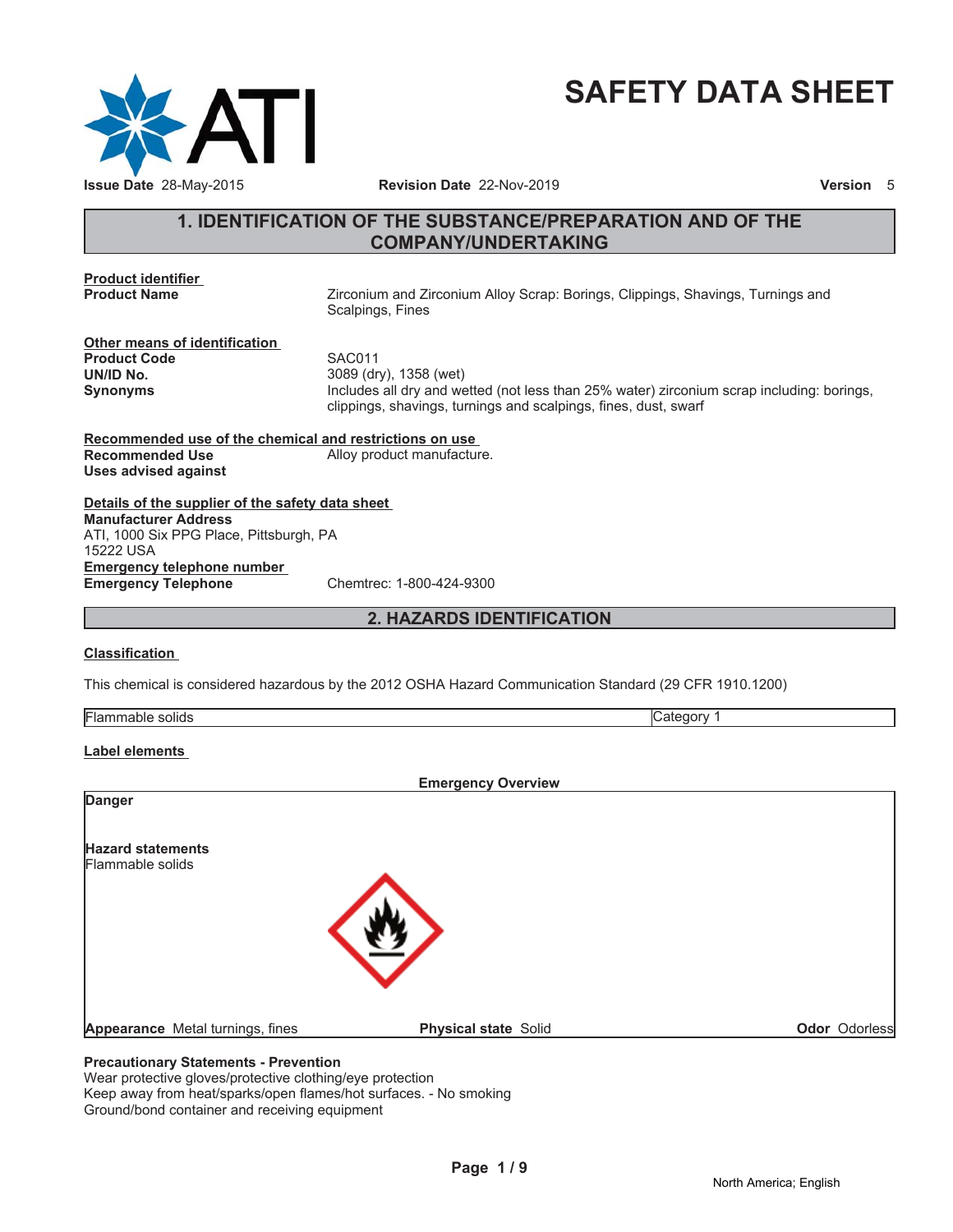If dust clouds can occur, use explosion-proof electrical/ ventilating/lighting/equipment

#### **Precautionary Statements - Response**

In case of fire: Use salt (NaCl) or class D dry powder for extinction

#### **Hazards not otherwise classified (HNOC)**

#### Not applicable

**Other Information**

When product is subjected to welding, burning, melting, sawing, brazing, grinding, buffing, polishing, or other similar heat-generating processes, the following potentially hazardous airborne particles and/or fumes may be generated:: Hexavalent Chromium (Chromium VI) may cause lung, nasal, and/or sinus cancer. Soluble molybdenum compounds such as molybdenum trioxide may cause lung irritation.

 $\mathcal{L}_\mathcal{L} = \mathcal{L}_\mathcal{L} = \mathcal{L}_\mathcal{L} = \mathcal{L}_\mathcal{L} = \mathcal{L}_\mathcal{L} = \mathcal{L}_\mathcal{L} = \mathcal{L}_\mathcal{L} = \mathcal{L}_\mathcal{L} = \mathcal{L}_\mathcal{L} = \mathcal{L}_\mathcal{L} = \mathcal{L}_\mathcal{L} = \mathcal{L}_\mathcal{L} = \mathcal{L}_\mathcal{L} = \mathcal{L}_\mathcal{L} = \mathcal{L}_\mathcal{L} = \mathcal{L}_\mathcal{L} = \mathcal{L}_\mathcal{L}$ 

#### **3. COMPOSITION/INFORMATION ON INGREDIENTS**

**Synonyms** Includes all dry and wetted (not less than 25% water) zirconium scrap including: borings, clippings, shavings, turnings and scalpings, fines, dust, swarf.

| <b>Chemical Name</b> | <b>CAS No.</b> | Weight-%  |
|----------------------|----------------|-----------|
| <b>Zirconium</b>     | 7440-67-7      | $90 - 99$ |
| Hafnium              | 7440-58-6      | $0 - 10$  |
| Niobium (Columbium)  | 7440-03-1      | 0-4       |
| Tin                  | 7440-31-5      | $0 - 3$   |
| Molybdenum           | 7439-98-7      | $0 - 2$   |
| Chromium             | 7440-47-3      | $0 - 1$   |
| Iron                 | 7439-89-6      | 0-1       |
| <b>Nickel</b>        | 7440-02-0      | $0 - 0.1$ |
|                      |                |           |

# **4. FIRST AID MEASURES**

| <b>First aid measures</b>                                   |                                                                                                                                                        |
|-------------------------------------------------------------|--------------------------------------------------------------------------------------------------------------------------------------------------------|
| Eye contact                                                 | In the case of particles coming in contact with eyes during processing, treat as with any<br>foreign object.                                           |
| <b>Skin Contact</b>                                         | In the case of allergic skin reaction see a physician. Wash off immediately with soap and<br>plenty of water.                                          |
| <b>Inhalation</b>                                           | If excessive amounts of smoke, fume, or particulate are inhaled during processing, remove<br>to fresh air and consult a qualified health professional. |
| Ingestion                                                   | IF SWALLOWED: Call a POISON CENTER or doctor/physician if you feel unwell.                                                                             |
| Most important symptoms and effects, both acute and delayed |                                                                                                                                                        |
| <b>Symptoms</b>                                             | May cause allergic skin reaction.                                                                                                                      |
|                                                             | Indication of any immediate medical attention and special treatment needed                                                                             |
| Note to physicians                                          | Treat symptomatically.                                                                                                                                 |

#### **5. FIRE-FIGHTING MEASURES**

#### **Suitable extinguishing media**

Isolate large fires and allow to burn out. Smother small fires with salt (NaCl) or class D dry powder fire extinguisher.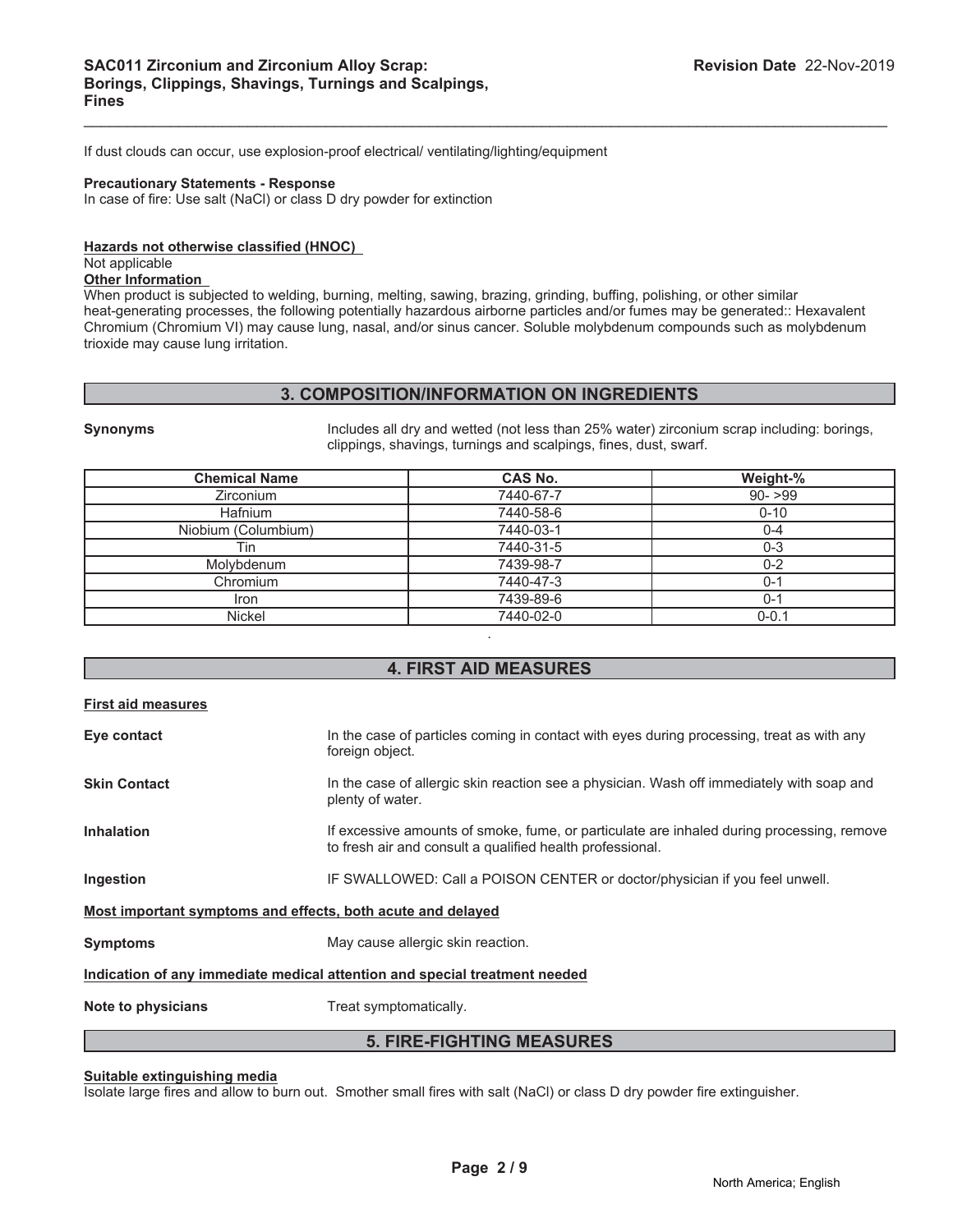**Unsuitable extinguishing media** Do not spray water on burning metal as an explosion may occur. This explosive characteristic is caused by the hydrogen and steam generated by the reaction of water with the burning material.

 $\mathcal{L}_\mathcal{L} = \mathcal{L}_\mathcal{L} = \mathcal{L}_\mathcal{L} = \mathcal{L}_\mathcal{L} = \mathcal{L}_\mathcal{L} = \mathcal{L}_\mathcal{L} = \mathcal{L}_\mathcal{L} = \mathcal{L}_\mathcal{L} = \mathcal{L}_\mathcal{L} = \mathcal{L}_\mathcal{L} = \mathcal{L}_\mathcal{L} = \mathcal{L}_\mathcal{L} = \mathcal{L}_\mathcal{L} = \mathcal{L}_\mathcal{L} = \mathcal{L}_\mathcal{L} = \mathcal{L}_\mathcal{L} = \mathcal{L}_\mathcal{L}$ 

#### **Specific hazards arising from the chemical**

Intense heat. Very fine, high surface area material resulting from processing this product may ignite spontaneously at room temperature. WARNING: Fine particles of this product may form combustible dust-air mixtures. Keep particles away from all ignition sources including heat, sparks, and flame. Prevent dust accumulations to minimize combustible dust hazard.

**Hazardous combustion products**Hexavalent Chromium (Chromium VI) may cause lung, nasal, and/or sinus cancer. Soluble molybdenum compounds such as molybdenum trioxide may cause lung irritation.

#### **Explosion data**

**Sensitivity to Mechanical Impact** None. **Sensitivity to Static Discharge** May be ignited by heat, sparks or flames.

#### **Protective equipment and precautions for firefighters**

Firefighters should wear self-contained breathing apparatus and full firefighting turnout gear.

|                                                              | <b>6. ACCIDENTAL RELEASE MEASURES</b>                                                                                                                                                                                                                                                                                                                                                                              |
|--------------------------------------------------------------|--------------------------------------------------------------------------------------------------------------------------------------------------------------------------------------------------------------------------------------------------------------------------------------------------------------------------------------------------------------------------------------------------------------------|
|                                                              | Personal precautions, protective equipment and emergency procedures                                                                                                                                                                                                                                                                                                                                                |
| <b>Personal precautions</b>                                  | Use personal protective equipment as required.                                                                                                                                                                                                                                                                                                                                                                     |
| For emergency responders                                     | Use personal protective equipment as required. Follow Emergency Response Guidebook,<br>Guide No. 170.                                                                                                                                                                                                                                                                                                              |
| <b>Environmental precautions</b>                             |                                                                                                                                                                                                                                                                                                                                                                                                                    |
| <b>Environmental precautions</b>                             | Collect spillage to prevent release to the environment.                                                                                                                                                                                                                                                                                                                                                            |
| Methods and material for containment and cleaning up         |                                                                                                                                                                                                                                                                                                                                                                                                                    |
| <b>Methods for containment</b>                               | Prevent further leakage or spillage if safe to do so.                                                                                                                                                                                                                                                                                                                                                              |
| Methods for cleaning up                                      | Sweep or shovel material into dry containers using non-sparking tools. Avoid creating<br>uncontrolled dust.                                                                                                                                                                                                                                                                                                        |
|                                                              | 7. HANDLING AND STORAGE                                                                                                                                                                                                                                                                                                                                                                                            |
| <b>Precautions for safe handling</b>                         |                                                                                                                                                                                                                                                                                                                                                                                                                    |
| Advice on safe handling                                      | Very fine, high surface area material resulting from grinding, buffing, polishing, or similar<br>processes of this product may ignite spontaneously at room temperature. WARNING: Fine<br>particles of this product may form combustible dust-air mixtures. Keep particles away from<br>all ignition sources including heat, sparks, and flame. Prevent dust accumulations to<br>minimize combustible dust hazard. |
| Conditions for safe storage, including any incompatibilities |                                                                                                                                                                                                                                                                                                                                                                                                                    |
| <b>Storage Conditions</b>                                    | Keep away from heat, sparks, flame and other sources of ignition (i.e., pilot lights, electric<br>motors and static electricity). For long-term storage, keep sealed in argon-filled steel drums.                                                                                                                                                                                                                  |
| Incompatible materials                                       | Dissolves in hydrofluoric acid. Ignites in the presence of fluorine. When heated above<br>200°C, reacts exothermically with the following: Chlorine, bromine, halocarbons, carbon                                                                                                                                                                                                                                  |

### **8. EXPOSURE CONTROLS/PERSONAL PROTECTION**

tetrachloride, carbon tetrafluoride, and freon.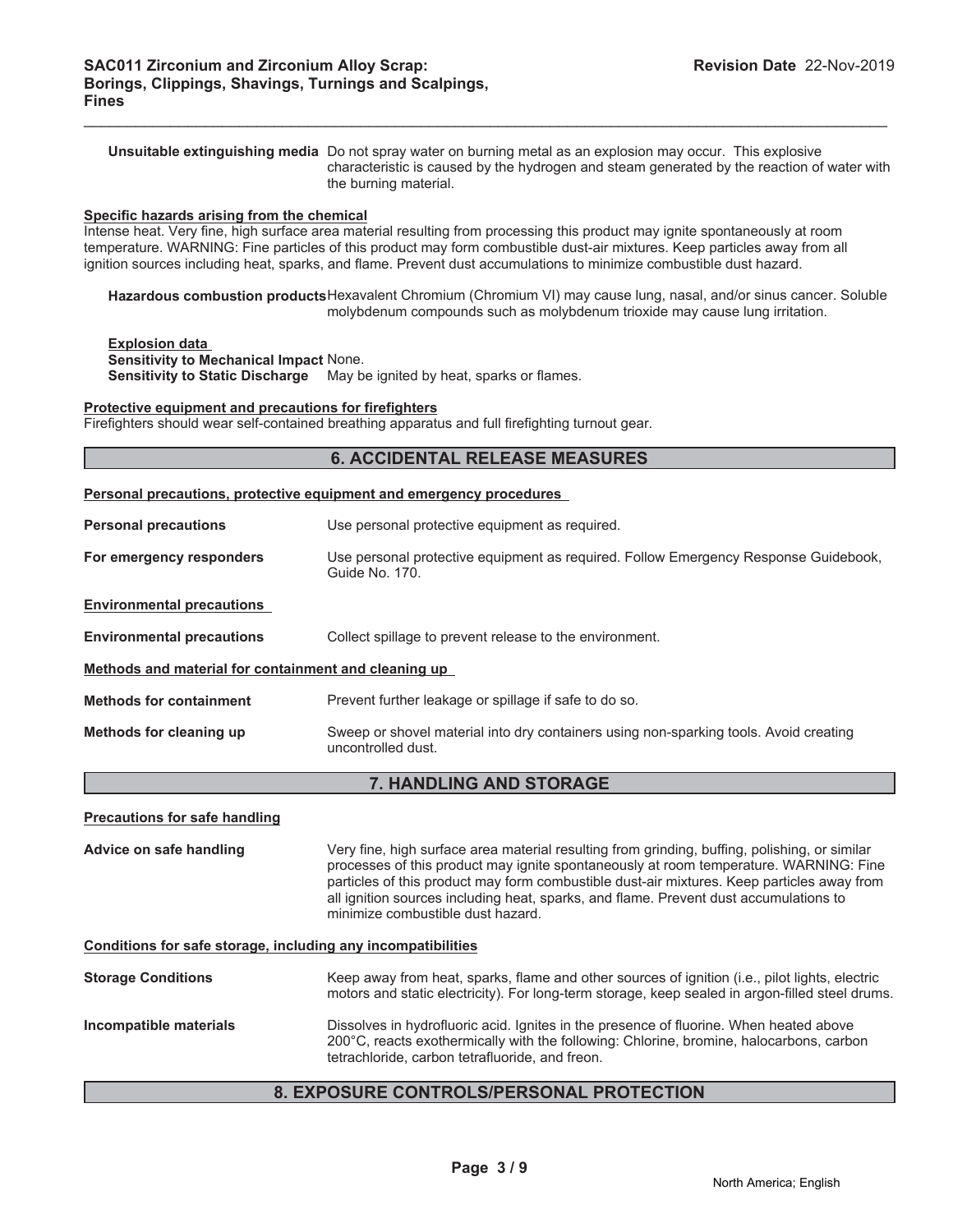#### **Control parameters**

| <b>Chemical Name</b> | <b>ACGIH TLV</b>                                             | <b>OSHA PEL</b>                                      |
|----------------------|--------------------------------------------------------------|------------------------------------------------------|
| <b>Zirconium</b>     | STEL: 10 mg/m <sup>3</sup> STEL: 10 mg/m <sup>3</sup> Zr     | TWA: $5 \text{ mg/m}^3$ Zr                           |
| 7440-67-7            | TWA: 5 mg/m <sup>3</sup> TWA: 5 mg/m <sup>3</sup> Zr         | (vacated) STEL: 10 mg/m <sup>3</sup> (vacated) STEL: |
|                      |                                                              | 10 mg/m $3$ Zr                                       |
| Hafnium              | TWA: $0.5$ mg/m <sup>3</sup> TWA: $0.5$ mg/m <sup>3</sup> Hf | TWA: $0.5$ mg/m <sup>3</sup>                         |
| 7440-58-6            |                                                              |                                                      |
| Niobium (Columbium)  |                                                              |                                                      |
| 7440-03-1            |                                                              |                                                      |
| Tin                  | TWA: 2 mg/m <sup>3</sup> TWA: 2 mg/m <sup>3</sup> Sn except  | TWA: $2 \text{ mq/m}^3$ Sn except oxides             |
| 7440-31-5            | Tin hydride                                                  |                                                      |
| Molybdenum           | TWA: 10 $mq/m3$ inhalable fraction                           |                                                      |
| 7439-98-7            | TWA: $3 \text{ mq/m}^3$ respirable fraction                  |                                                      |
| Iron                 |                                                              |                                                      |
| 7439-89-6            |                                                              |                                                      |
| Chromium             | TWA: $0.5$ mg/m <sup>3</sup>                                 | TWA: $1 \text{ mg/m}^3$                              |
| 7440-47-3            |                                                              |                                                      |
| Nickel               | TWA: 1.5 mg/m <sup>3</sup> inhalable fraction                | TWA: 1 $mg/m3$                                       |
| 7440-02-0            |                                                              |                                                      |

 $\mathcal{L}_\mathcal{L} = \mathcal{L}_\mathcal{L} = \mathcal{L}_\mathcal{L} = \mathcal{L}_\mathcal{L} = \mathcal{L}_\mathcal{L} = \mathcal{L}_\mathcal{L} = \mathcal{L}_\mathcal{L} = \mathcal{L}_\mathcal{L} = \mathcal{L}_\mathcal{L} = \mathcal{L}_\mathcal{L} = \mathcal{L}_\mathcal{L} = \mathcal{L}_\mathcal{L} = \mathcal{L}_\mathcal{L} = \mathcal{L}_\mathcal{L} = \mathcal{L}_\mathcal{L} = \mathcal{L}_\mathcal{L} = \mathcal{L}_\mathcal{L}$ 

#### **Appropriate engineering controls**

| <b>Engineering Controls</b>                                           | Avoid generation of uncontrolled particles.                                                                                                                                                                                                                                                                                                                                     |
|-----------------------------------------------------------------------|---------------------------------------------------------------------------------------------------------------------------------------------------------------------------------------------------------------------------------------------------------------------------------------------------------------------------------------------------------------------------------|
| Individual protection measures, such as personal protective equipment |                                                                                                                                                                                                                                                                                                                                                                                 |
| Eye/face protection                                                   | When airborne particles may be present, appropriate eye protection is recommended. For<br>example, tight-fitting goggles, foam-lined safety glasses or other protective equipment that<br>shield the eyes from particles.                                                                                                                                                       |
| Skin and body protection                                              | Fire/flame resistant/retardant clothing may be appropriate during hot work with the product.<br>Cut-resistant gloves and/or protective clothing may be appropriate when sharp surfaces are<br>present.                                                                                                                                                                          |
| <b>Respiratory protection</b>                                         | When particulates/fumes/gases are generated and if exposure limits are exceeded or<br>irritation is experienced, proper approved respiratory protection should be worn.<br>Positive-pressure supplied air respirators may be required for high airborne contaminant<br>concentrations. Respiratory protection must be provided in accordance with current local<br>regulations. |
| <b>General Hygiene Considerations</b>                                 | Handle in accordance with good industrial hygiene and safety practice.                                                                                                                                                                                                                                                                                                          |

# **9. PHYSICAL AND CHEMICAL PROPERTIES**

#### **Information on basic physical and chemical properties**

| <b>Physical state</b><br>Appearance<br>Color                                                                                 | Solid<br>Metal turnings, fines<br>Metallic gray or silver | Odor<br>Odor threshold             | Odorless<br>Not applicable |
|------------------------------------------------------------------------------------------------------------------------------|-----------------------------------------------------------|------------------------------------|----------------------------|
| <b>Property</b><br>рH<br>Melting point / freezing point<br>Boiling point / boiling range<br><b>Flash point</b>               | <b>Values</b><br>1830-1870 °C / 3330-3400 °F              | Remarks • Method<br>Not applicable |                            |
| <b>Evaporation rate</b><br>Flammability (solid, gas)<br><b>Flammability Limit in Air</b><br><b>Upper flammability limit:</b> |                                                           | Not applicable<br>Flammable        |                            |
| Lower flammability limit:<br>Vapor pressure                                                                                  |                                                           | Not applicable                     |                            |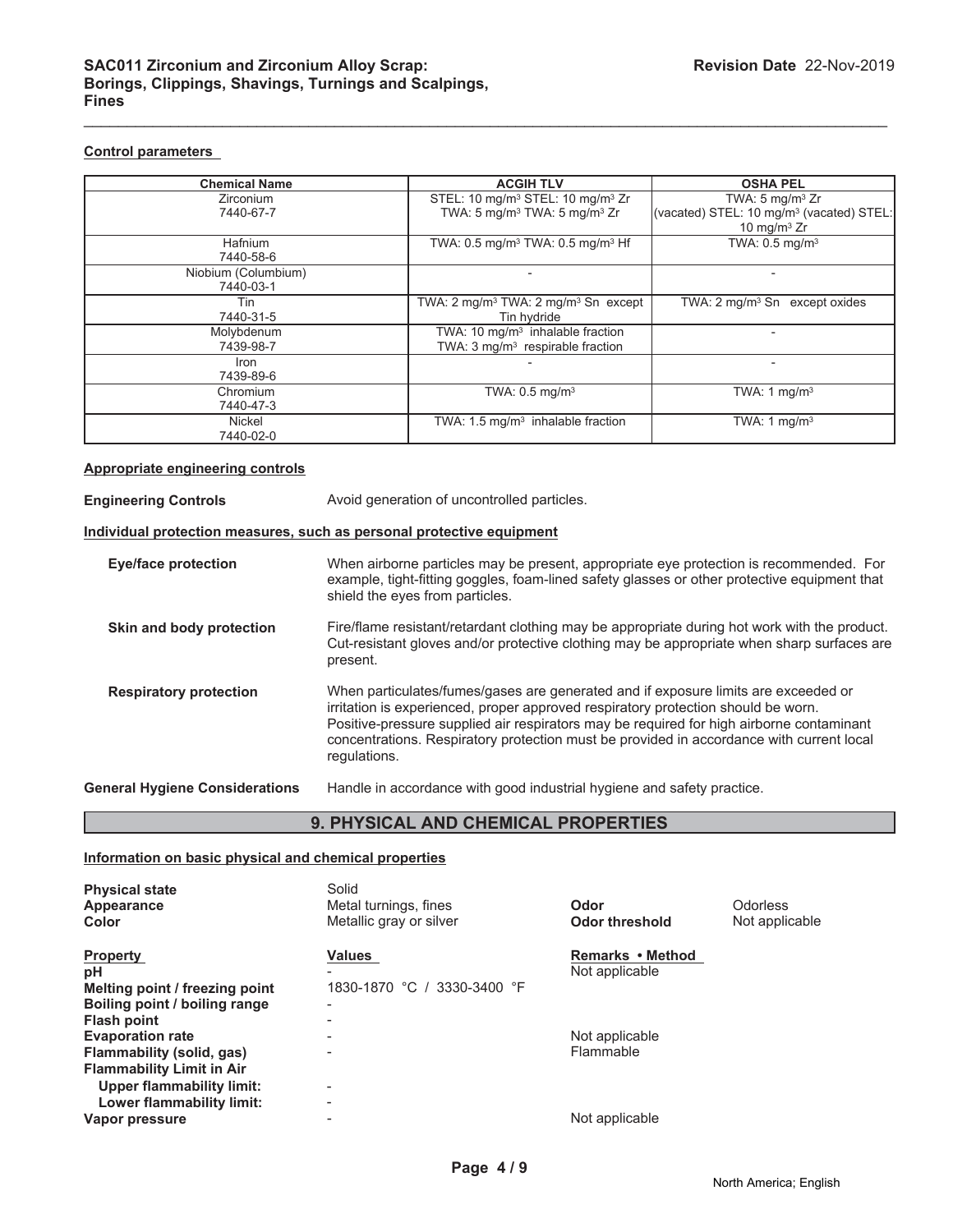| <b>Vapor density</b>             |                | Not applicable |
|----------------------------------|----------------|----------------|
| <b>Specific Gravity</b>          | 6.49-6.64      |                |
| <b>Water solubility</b>          | Insoluble      |                |
| Solubility in other solvents     |                |                |
| <b>Partition coefficient</b>     |                | Not applicable |
| <b>Autoignition temperature</b>  |                | Not applicable |
| <b>Decomposition temperature</b> |                | Not applicable |
| <b>Kinematic viscosity</b>       |                | Not applicable |
| <b>Dynamic viscosity</b>         |                | Not applicable |
| <b>Explosive properties</b>      | Not applicable |                |
| <b>Oxidizing properties</b>      | Not applicable |                |
| <b>Other Information</b>         |                |                |
| <b>Softening point</b>           |                |                |
| <b>Molecular weight</b>          |                |                |
| <b>VOC Content (%)</b>           | Not applicable |                |
| <b>Density</b>                   | 110-190 lb/ft3 |                |
| <b>Bulk density</b>              |                |                |

# **10. STABILITY AND REACTIVITY**

 $\mathcal{L}_\mathcal{L} = \mathcal{L}_\mathcal{L} = \mathcal{L}_\mathcal{L} = \mathcal{L}_\mathcal{L} = \mathcal{L}_\mathcal{L} = \mathcal{L}_\mathcal{L} = \mathcal{L}_\mathcal{L} = \mathcal{L}_\mathcal{L} = \mathcal{L}_\mathcal{L} = \mathcal{L}_\mathcal{L} = \mathcal{L}_\mathcal{L} = \mathcal{L}_\mathcal{L} = \mathcal{L}_\mathcal{L} = \mathcal{L}_\mathcal{L} = \mathcal{L}_\mathcal{L} = \mathcal{L}_\mathcal{L} = \mathcal{L}_\mathcal{L}$ 

# **Reactivity**

Not applicable

#### **Chemical stability**

Stable under normal conditions.

#### **Possibility of Hazardous Reactions**

None under normal processing.

Hazardous polymerization Hazardous polymerization does not occur.

#### **Conditions to avoid**

Dust formation and dust accumulation.

#### **Incompatible materials**

Dissolves in hydrofluoric acid. Ignites in the presence of fluorine. When heated above 200°C, reacts exothermically with the following: Chlorine, bromine, halocarbons, carbon tetrachloride, carbon tetrafluoride, and freon.

# **Hazardous Decomposition Products**

When product is subjected to welding, burning, melting, sawing, brazing, grinding, buffing, polishing, or other similar heat-generating processes, the following potentially hazardous airborne particles and/or fumes may be generated:: Hexavalent Chromium (Chromium VI) may cause lung, nasal, and/or sinus cancer. Soluble molybdenum compounds such as molybdenum trioxide may cause lung irritation.

### **11. TOXICOLOGICAL INFORMATION**

#### **Information on likely routes of exposure**

#### **Product Information**

| <b>Inhalation</b>   | Product not classified.                                                     |
|---------------------|-----------------------------------------------------------------------------|
| Eye contact         | Product not classified.                                                     |
| <b>Skin Contact</b> | Nickel or Cobalt containing alloys may cause sensitization by skin contact. |
| Ingestion           | Product not classified.                                                     |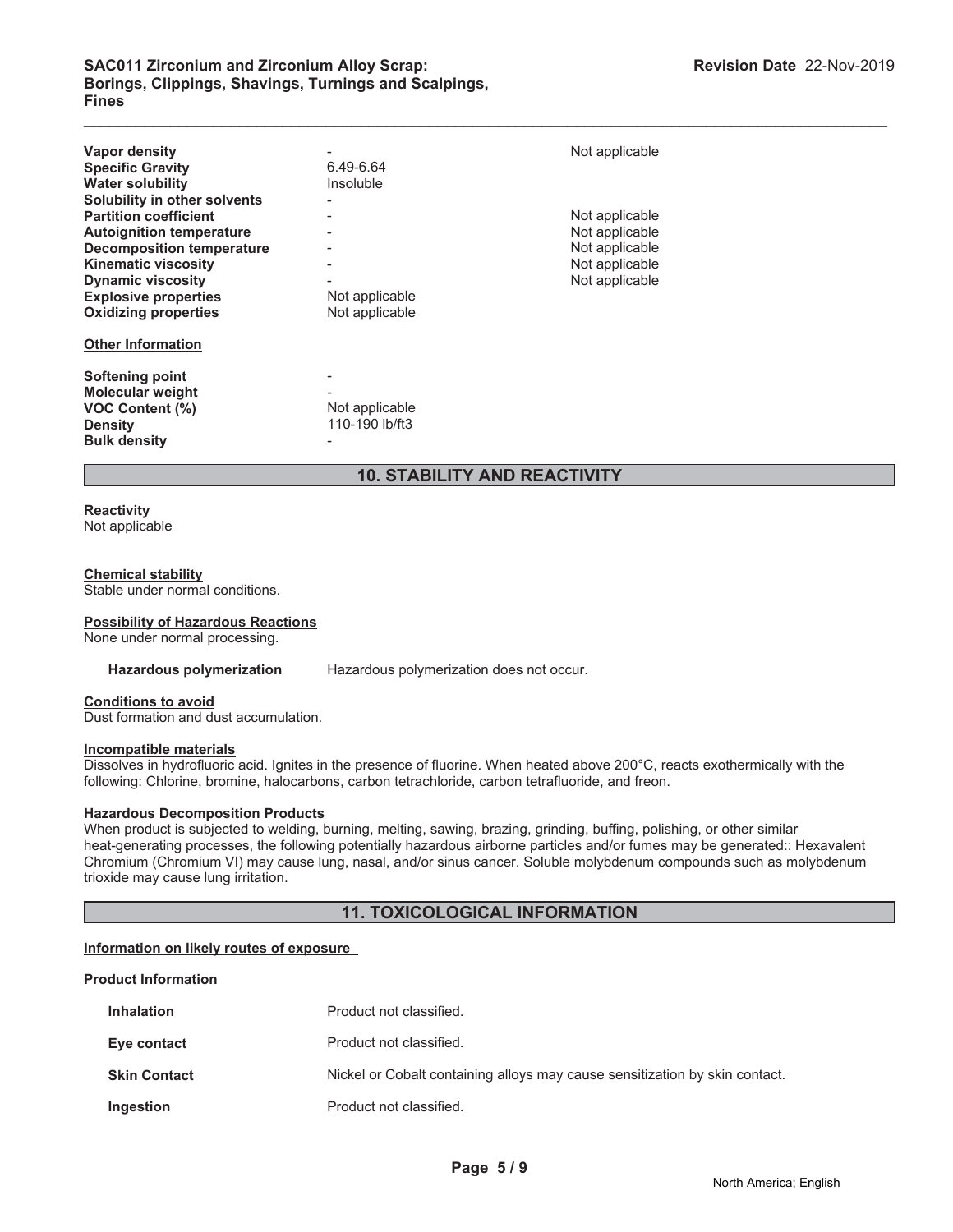| <b>Chemical Name</b>             | Oral LD50         | <b>Dermal LD50</b> | <b>Inhalation LC50</b> |
|----------------------------------|-------------------|--------------------|------------------------|
| <b>Zirconium</b><br>7440-67-7    | > 5000 mg/kg bw   |                    | $>4.3$ mg/L            |
| <b>Hafnium</b><br>7440-58-6      | > 5000 mg/kg bw   | ٠                  | $>4.3$ mg/L            |
| Niobium (Columbium)<br>7440-03-1 | > 10,000 mg/kg bw | > 2000 mg/kg bw    |                        |
| lTin<br>7440-31-5                | > 2000 mg/kg bw   | > 2000 mg/kg bw    | $> 4.75$ mg/L          |
| Molybdenum<br>7439-98-7          | > 2000 mg/kg bw   | > 2000 mg/kg bw    | $> 5.10$ mg/L          |
| llron.<br>7439-89-6              | 98,600 mg/kg bw   |                    | $> 0.25$ mg/L          |
| <b>Chromium</b><br>7440-47-3     | > 3400 mg/kg bw   |                    | $> 5.41$ mg/L          |
| Nickel<br>7440-02-0              | > 9000 mg/kg bw   | ٠                  | $> 10.2$ mg/L          |

#### **Information on toxicological effects**

**Symptoms** Nickel or Cobalt containing alloys may cause sensitization by skin contact.

#### **Delayed and immediate effects as well as chronic effects from short and long-term exposure**

| <b>Acute toxicity</b>             |
|-----------------------------------|
| <b>Skin corrosion/irritation</b>  |
| Serious eye damage/eye irritation |
| <b>Sensitization</b>              |
| Germ cell mutagenicity            |
| <b>Carcinogenicity</b>            |

Product not classified. **Product not classified.** Product not classified. **Sensitization** Nickel or Cobalt containing alloys may cause sensitization by skin contact. Product not classified. Product not classified.

| <b>Chemical Name</b> | ACGIH | <b>IARC</b> | <b>NTP</b>             | <b>OSHA</b> |
|----------------------|-------|-------------|------------------------|-------------|
| <b>Chromium</b>      |       | Group 3     |                        |             |
| 7440-47-3            |       |             |                        |             |
| <b>Nickel</b>        |       | Group       | Known                  |             |
| 7440-02-0            |       | Group 2B    | Reasonably Anticipated |             |

**Reproductive toxicity Product not classified.**<br> **STOT - single exposure** Product not classified. **STOT - single exposure** Product not classified.<br> **STOT - repeated exposure** Product not classified. **STOT - repeated exposure<br>Aspiration hazard** 

Product not classified.

# **12. ECOLOGICAL INFORMATION**

#### **Ecotoxicity**

This product as shipped is not classified for aquatic toxicity.

| <b>Chemical Name</b> | Algae/aquatic plants                                   | <b>Fish</b>                  | <b>Toxicity to</b> | <b>Crustacea</b>             |
|----------------------|--------------------------------------------------------|------------------------------|--------------------|------------------------------|
|                      |                                                        |                              | microorganisms     |                              |
| Zirconium            | The 14 d NOEC of zirconiuml The 96 h LL50 of zirconium |                              |                    | The 48 h EC50 of zirconium   |
| 7440-67-7            | dichloride oxide to Chlorella                          | to Danio rerio was greater   |                    | dioxide to Daphnia magna     |
|                      | vulgaris was greater than                              | than 74.03 mg/L.             |                    | was greater than 74.03 mg    |
|                      | 102.5 mg of Zr/L.                                      |                              |                    | of $Zr/L$ .                  |
| Hafnium              | The 72 h EC50 of hafnium                               | The 96 h LC50 of Hafnium     |                    | The 48 h EC50 of Hafnium     |
| 7440-58-6            | to Pseudokirchneriella                                 | dioxide in water to Danio    |                    | dioxide to Daphnia magna     |
|                      | subcapitata was great than 8                           | rerio was greater than the   |                    | was greater than the         |
|                      | ug of Hf/L (100% saturated                             | solubility limit of 0.007 mg |                    | solubility limit of 0.007 mg |
|                      | solution).                                             | $Hf/L$ .                     |                    | $Hf/L$ .                     |
| Niobium (Columbium)  |                                                        |                              |                    |                              |
| 7440-03-1            |                                                        |                              |                    |                              |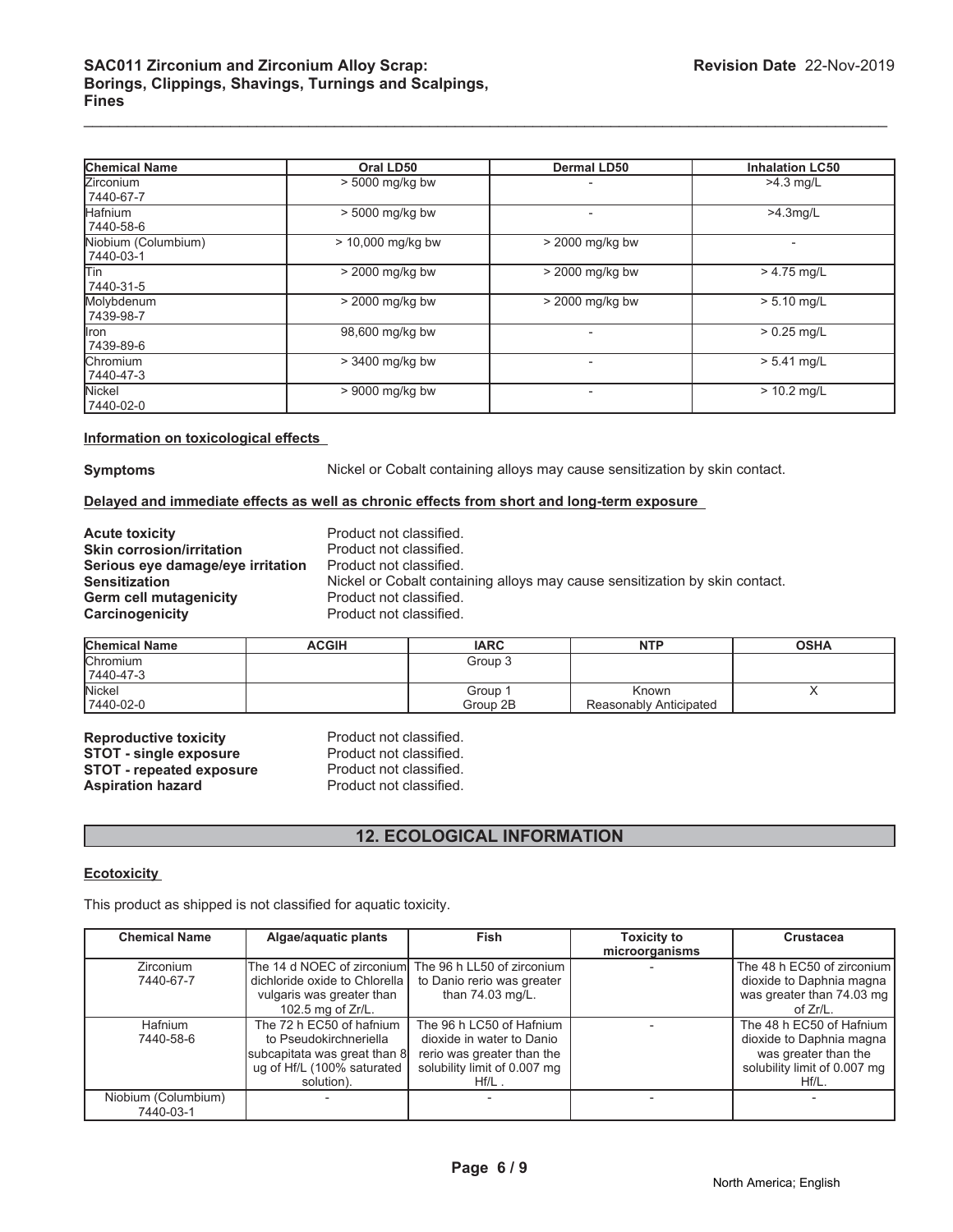### **SAC011 Zirconium and Zirconium Alloy Scrap: Borings, Clippings, Shavings, Turnings and Scalpings, Fines**

| Tin        | The 72 h EC50 of tin        | The 7 d LOEC of tin chloride                       |                             | The 7 d LC50 of tin chloride |
|------------|-----------------------------|----------------------------------------------------|-----------------------------|------------------------------|
| 7440-31-5  | chloride pentahydrate to    | pentahydrate to Pimephales                         |                             | pentahydrate to              |
|            | Pseudokirchnerella          | promelas was 827.9 ug of                           |                             | Ceriodaphnia dubia was       |
|            | subcapitata was 9,846 ug of | Sn/L                                               |                             | greater than 3,200 ug of     |
|            | Sn/L                        |                                                    |                             | $Sn/L$ .                     |
| Molybdenum | The 72 h EC50 of sodium     | The 96 h LC50 of sodium                            | The 3 h EC50 of             | The 48 h LC50 of sodium      |
| 7439-98-7  | molybdate dihydrate to      | molybdate dihydrate to                             | molybdenum trioxide for     | molybdate dihydrate to       |
|            | Pseudokirchneriella         | Pimephales promelas was                            | activated sludge was 820    | Ceriodaphnia dubia was       |
|            | subcapitata was 362.9 mg of | 644.2 mg/L                                         | $mg/L$ .                    | $1,015$ mg/L.                |
|            | $M_0/L$ .                   |                                                    |                             | The 48 h LC50 of sodium      |
|            |                             |                                                    |                             | molybdate dihydrate to       |
|            |                             |                                                    |                             | Daphnia magna was greater    |
|            |                             |                                                    |                             | than 1,727.8 mg/L.           |
| Iron       |                             | The 96 h LC50 of 50% iron                          | The 3 h EC50 of iron oxide  | The 48 h EC50 of iron oxide  |
| 7439-89-6  |                             | oxide black in water to Danio                      | for activated sludge was    | to Daphnia magna was         |
|            |                             | rerio was greater than                             | greater than 10,000 mg/L.   | greater than 100 mg/L.       |
|            |                             | 10,000 mg/L.                                       |                             |                              |
| Chromium   |                             |                                                    |                             |                              |
| 7440-47-3  |                             |                                                    |                             |                              |
| Nickel     | NOEC/EC10 values range      | The 96h LC50s values range                         | The 30 min EC50 of nickel   | The 48h LC50s values range   |
| 7440-02-0  | from $12.3$ µg/l for        | from 0.4 mg Ni/L for                               | for activated sludge was 33 | from 0.013 mg Ni/L for       |
|            |                             | Scenedesmus accuminatus Pimephales promelas to 320 | mg Ni/L.                    | Ceriodaphnia dubia to 4970   |
|            | to $425 \mu g/l$ for        | mg Ni/L for Brachydanio                            |                             | mg Ni/L for Daphnia magna.   |
|            | Pseudokirchneriella         | rerio.                                             |                             |                              |
|            | subcapitata.                |                                                    |                             |                              |

 $\mathcal{L}_\mathcal{L} = \mathcal{L}_\mathcal{L} = \mathcal{L}_\mathcal{L} = \mathcal{L}_\mathcal{L} = \mathcal{L}_\mathcal{L} = \mathcal{L}_\mathcal{L} = \mathcal{L}_\mathcal{L} = \mathcal{L}_\mathcal{L} = \mathcal{L}_\mathcal{L} = \mathcal{L}_\mathcal{L} = \mathcal{L}_\mathcal{L} = \mathcal{L}_\mathcal{L} = \mathcal{L}_\mathcal{L} = \mathcal{L}_\mathcal{L} = \mathcal{L}_\mathcal{L} = \mathcal{L}_\mathcal{L} = \mathcal{L}_\mathcal{L}$ 

# **Other adverse effects**

# **13. DISPOSAL CONSIDERATIONS**

#### **Waste treatment methods**

**Disposal of wastes** Disposal should be in accordance with applicable regional, national and local laws and regulations.

**Contaminated packaging** Disposal should be in accordance with applicable regional, national and local laws and regulations.

| <b>Chemical Name</b>  | <b>RCRA - D Series Wastes</b>     |
|-----------------------|-----------------------------------|
| Chromium<br>7440-47-3 | 5.0<br>mq/L י<br>regulatory level |

This product contains one or more substances that are listed with the State of California as a hazardous waste.

### **14. TRANSPORT INFORMATION**

| Metal powders, flammable, n.o.s. (Zirconium) [dry]; Zirconium powder, wetted with not less |
|--------------------------------------------------------------------------------------------|
|                                                                                            |
|                                                                                            |
|                                                                                            |
|                                                                                            |
|                                                                                            |

# **15. REGULATORY INFORMATION**

### **International Inventories**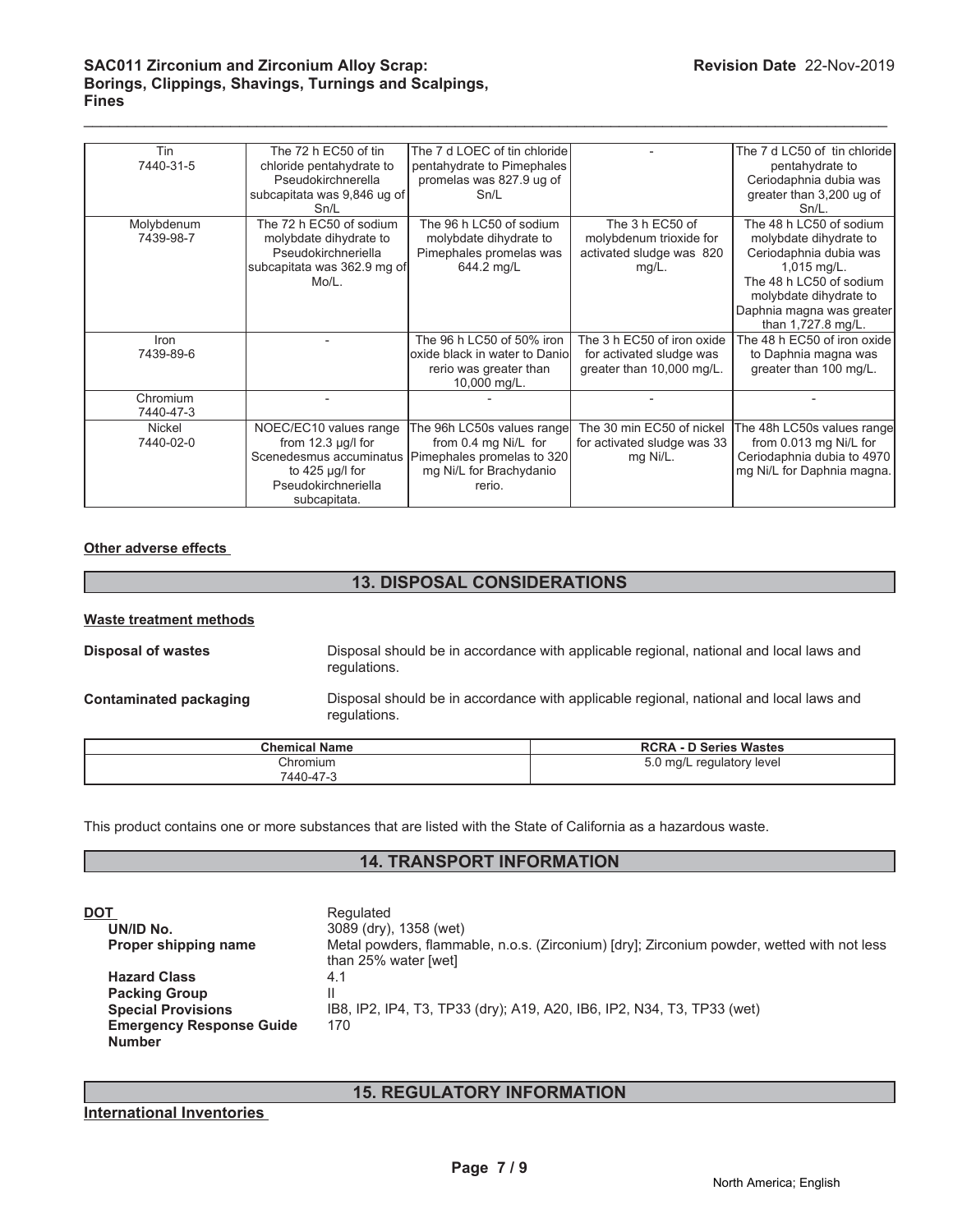| TSCA                 | Complies          |
|----------------------|-------------------|
| <b>DSL/NDSL</b>      | Complies          |
| <b>EINECS/ELINCS</b> | Complies          |
| <b>ENCS</b>          | Complies          |
| <b>IECSC</b>         | Complies          |
| <b>KECL</b>          | Complies          |
| <b>PICCS</b>         | <b>Not Listed</b> |
| <b>AICS</b>          | <b>Not Listed</b> |

#### **Legend:**

 **TSCA** - United States Toxic Substances Control Act Section 8(b) Inventory

 **DSL/NDSL** - Canadian Domestic Substances List/Non-Domestic Substances List

 **EINECS/ELINCS** - European Inventory of Existing Chemical Substances/European List of Notified Chemical Substances

 **ENCS** - Japan Existing and New Chemical Substances

 **IECSC** - China Inventory of Existing Chemical Substances

 **KECL** - Korean Existing and Evaluated Chemical Substances

 **PICCS** - Philippines Inventory of Chemicals and Chemical Substances

 **AICS** - Australian Inventory of Chemical Substances

#### **US Federal Regulations**

#### **SARA 313**

Section 313 of Title III of the Superfund Amendments and Reauthorization Act of 1986 (SARA). This product contains a chemical or chemicals which are subject to the reporting requirements of the Act and Title 40 of the Code of Federal Regulations, Part 372

 $\mathcal{L}_\mathcal{L} = \mathcal{L}_\mathcal{L} = \mathcal{L}_\mathcal{L} = \mathcal{L}_\mathcal{L} = \mathcal{L}_\mathcal{L} = \mathcal{L}_\mathcal{L} = \mathcal{L}_\mathcal{L} = \mathcal{L}_\mathcal{L} = \mathcal{L}_\mathcal{L} = \mathcal{L}_\mathcal{L} = \mathcal{L}_\mathcal{L} = \mathcal{L}_\mathcal{L} = \mathcal{L}_\mathcal{L} = \mathcal{L}_\mathcal{L} = \mathcal{L}_\mathcal{L} = \mathcal{L}_\mathcal{L} = \mathcal{L}_\mathcal{L}$ 

| <b>Chemical Name</b>    | CAS No.   | Weight-% | <b>Threshold Values %</b><br>313<br><b>SARA</b> |
|-------------------------|-----------|----------|-------------------------------------------------|
| Chromium -<br>7440-47-3 | 7440-47-3 |          |                                                 |
| Nickel -<br>7440-02-0   | 7440-02-0 | ∪-∪. I   |                                                 |

#### **SARA 311/312 Hazard Categories**

| <b>Acute health hazard</b>        | Nο  |
|-----------------------------------|-----|
| <b>Chronic Health Hazard</b>      | No  |
| Fire hazard                       | Yes |
| Sudden release of pressure hazard | Nο  |
| <b>Reactive Hazard</b>            | N٥  |

## **CWA (Clean Water Act)**

This product contains the following substances which are regulated pollutants pursuant to the Clean Water Act (40 CFR 122.21 and 40 CFR 122.42)

| <b>Chemical Name</b>  | <b>CWA - Reportable</b><br><b>Quantities</b> | <b>CWA - Toxic Pollutants</b> | <b>CWA - Priority Pollutants</b> | <b>CWA - Hazardous</b><br><b>Substances</b> |
|-----------------------|----------------------------------------------|-------------------------------|----------------------------------|---------------------------------------------|
| Chromium<br>7440-47-3 |                                              |                               |                                  |                                             |
| Nickel<br>7440-02-0   |                                              |                               |                                  |                                             |

#### **CERCLA**

This material, as supplied, contains one or more substances regulated as a hazardous substance under the Comprehensive Environmental Response Compensation and Liability Act (CERCLA) (40 CFR 302)

| <b>Chemical Name</b>       | <b>Hazardous Substances RQs</b> |
|----------------------------|---------------------------------|
| Chromium<br>7440-47-3      | 5000 lb                         |
| <b>Nickel</b><br>7440-02-0 | 100 lb                          |

#### **US State Regulations**

#### **California Proposition 65**

This product contains the Proposition 65 chemicals listed below. Proposition 65 warning label available at ATImetals.com.